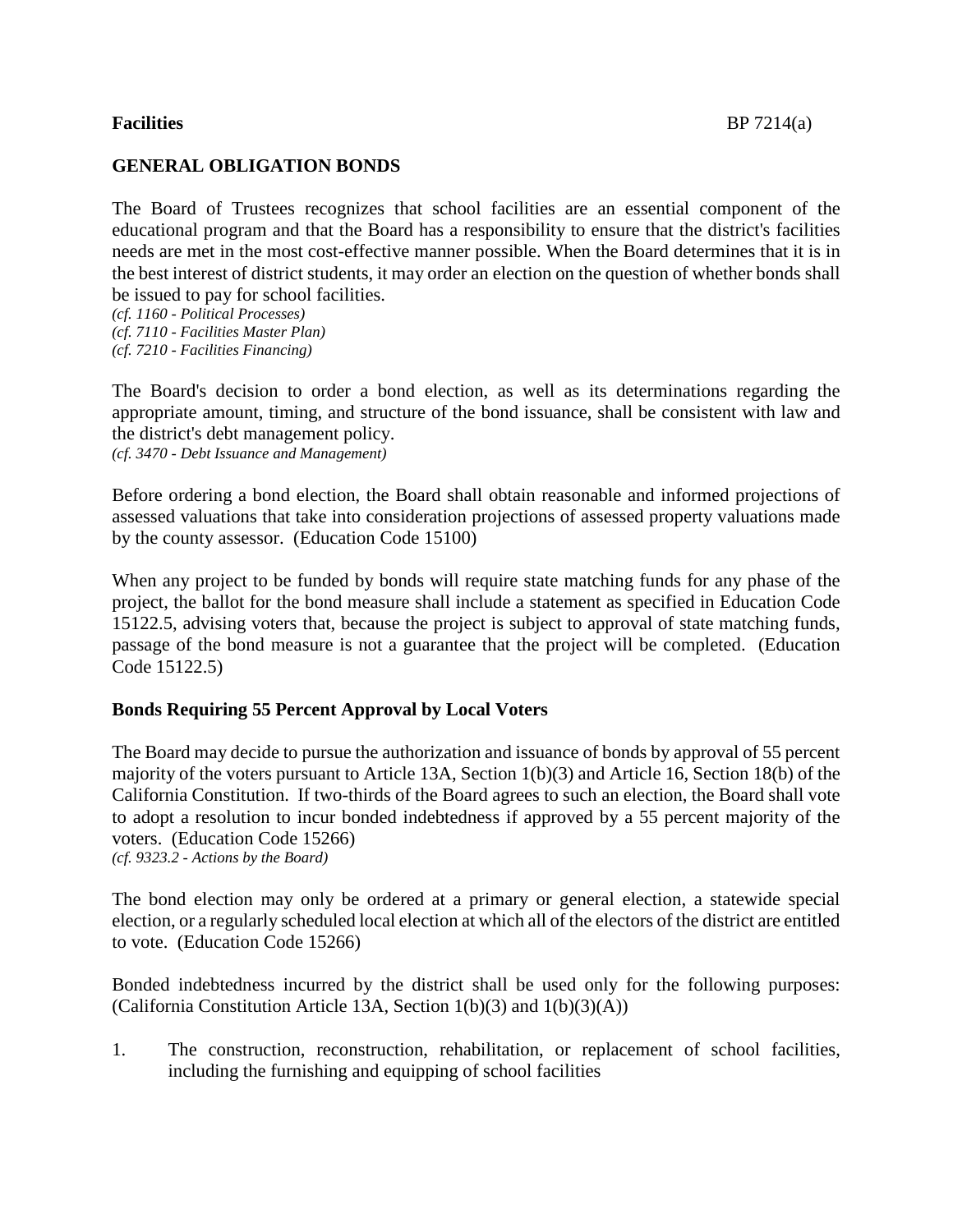- 2. The acquisition or lease of real property for school facilities
- 3. The refunding of any outstanding debt issuance used for the purposes specified in items #1-2 above

The proposition approved by the voters shall include the following accountability requirements: (California Constitution Article 13A, Section 1(b)(3))

- 1. Certification that proceeds from the sale of the bonds will be used only for the purposes specified in items #1-2 above, and not for any other purposes including teacher and administrative salaries and other school operating expenses
- 2. A list of specific school facilities projects to be funded and certification that the Board has evaluated safety, class size reduction, and information technology needs in developing that list

*(cf. 0440 - District Technology Plan) (cf. 0450 - Comprehensive Safety Plan) (cf. 6151 - Class Size)*

- 3. A requirement that the Board conduct an annual, independent performance audit to ensure that the funds have been expended only on the specific projects listed
- 4. A requirement that the Board conduct an annual, independent financial audit of the proceeds from the sale of the bonds until all of those proceeds have been expended for the school facilities projects

If a district general obligation bond requiring a 55 percent majority is approved by the voters, the Board shall appoint an independent citizens' oversight committee to inform the public concerning the expenditure of bond revenues as specified in Education Code 15278 and the accompanying administrative regulation. This committee shall be appointed within 60 days of the date that the Board enters the election results in its minutes pursuant to Education Code 15274. (Education Code 15278)

*(cf. 1220 - Citizen Advisory Committees) (cf. 9324 - Minutes and Recordings)*

The Superintendent/Principal or designee shall ensure that the annual, independent performance and financial audits required pursuant to items #3-4 above are issued in accordance with the U.S. Comptroller General's Government Auditing Standards and submitted to the citizens' oversight committee at the same time they are submitted to him/her and no later than March 31 of each year. (Education Code 15286)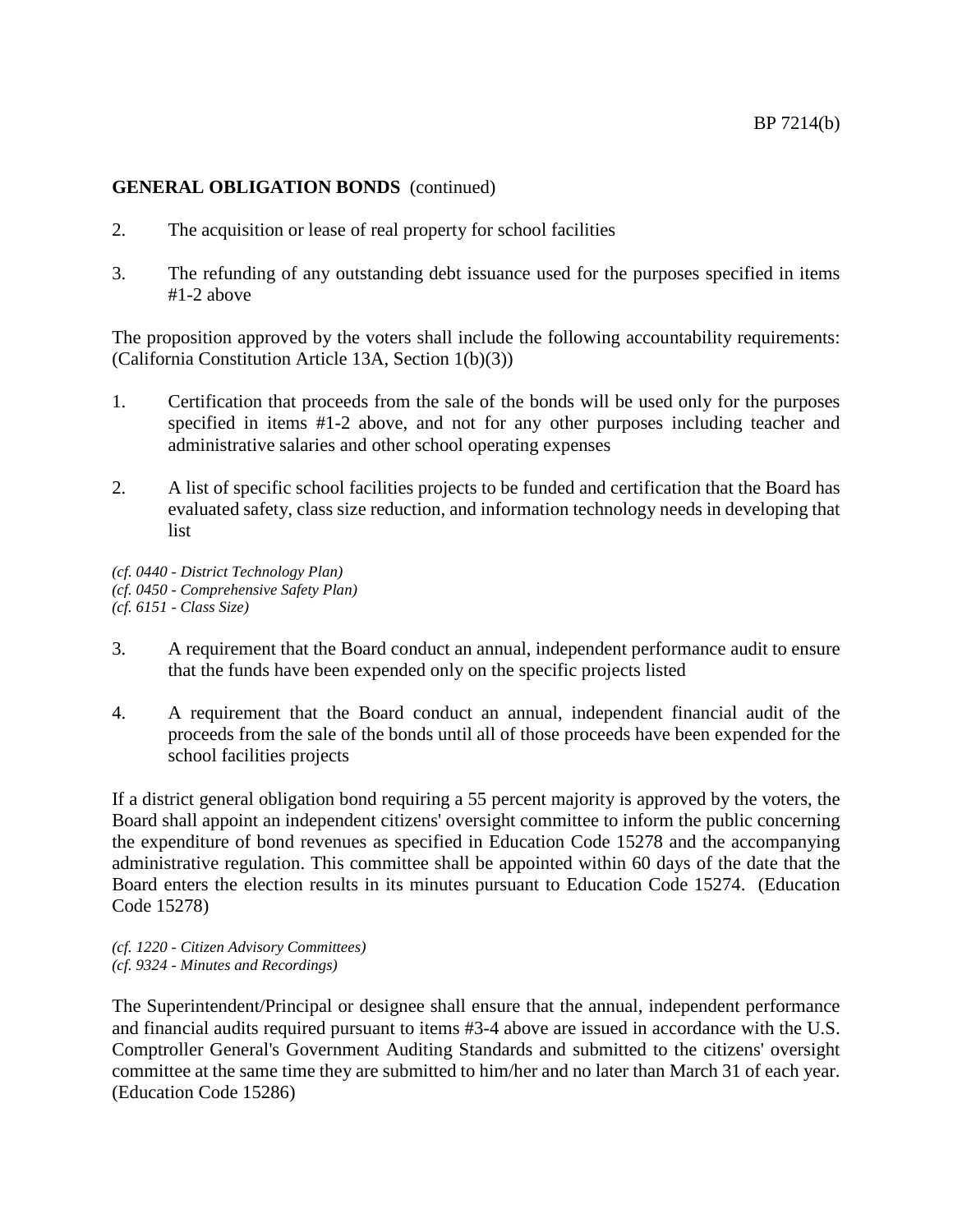The Board shall provide the citizens' oversight committee with responses to all findings, recommendations, and concerns addressed in the performance and financial audits within three months of receiving the audits. (Education Code 15280)

The Board may disband the citizens' oversight committee when the committee has completed its review of the final performance and financial audits.

## **Bonds Requiring 66.67 Percent Approval by Local Voters**

The Board may decide to pursue the authorization and issuance of bonds by approval of 66.67 percent majority of the voters pursuant to Education Code 15100 and Article 13A, Section 1(b)(2) of the California Constitution. If a majority of the Board agrees to such an election, or upon a petition of the majority of the qualified electors residing in the district, the Board shall adopt a resolution ordering an election on the question of whether to incur bonded indebtedness if approved by a 66.67 percent majority of the voters. (Education Code 15100)

The bond election may be ordered to occur on any Tuesday, except a Tuesday that is a state holiday or the day before or after a state holiday, is within 45 days before or after a statewide election unless conducted at the same time as the statewide election, or is an established election date pursuant to Elections Code 1000 or 1500. (Education Code 15101)

Subject to limits specified in Article 13A, Section 1 of the California Constitution, bonds shall be sold to raise money for any of the following purposes: (Education Code 15100)

- 1. Purchasing school lots
- 2. Building or purchasing school buildings
- 3. Making alterations or additions to school building(s) other than as may be necessary for current maintenance, operation, or repairs
- 4. Repairing, restoring, or rebuilding any school building damaged, injured, or destroyed by fire or other public calamity
- 5. Supplying school buildings and grounds with furniture, equipment, or necessary apparatus of a permanent nature
- 6. Permanently improving school grounds
- 7. Refunding any outstanding valid indebtedness of the district, evidenced by bonds or state school building aid loans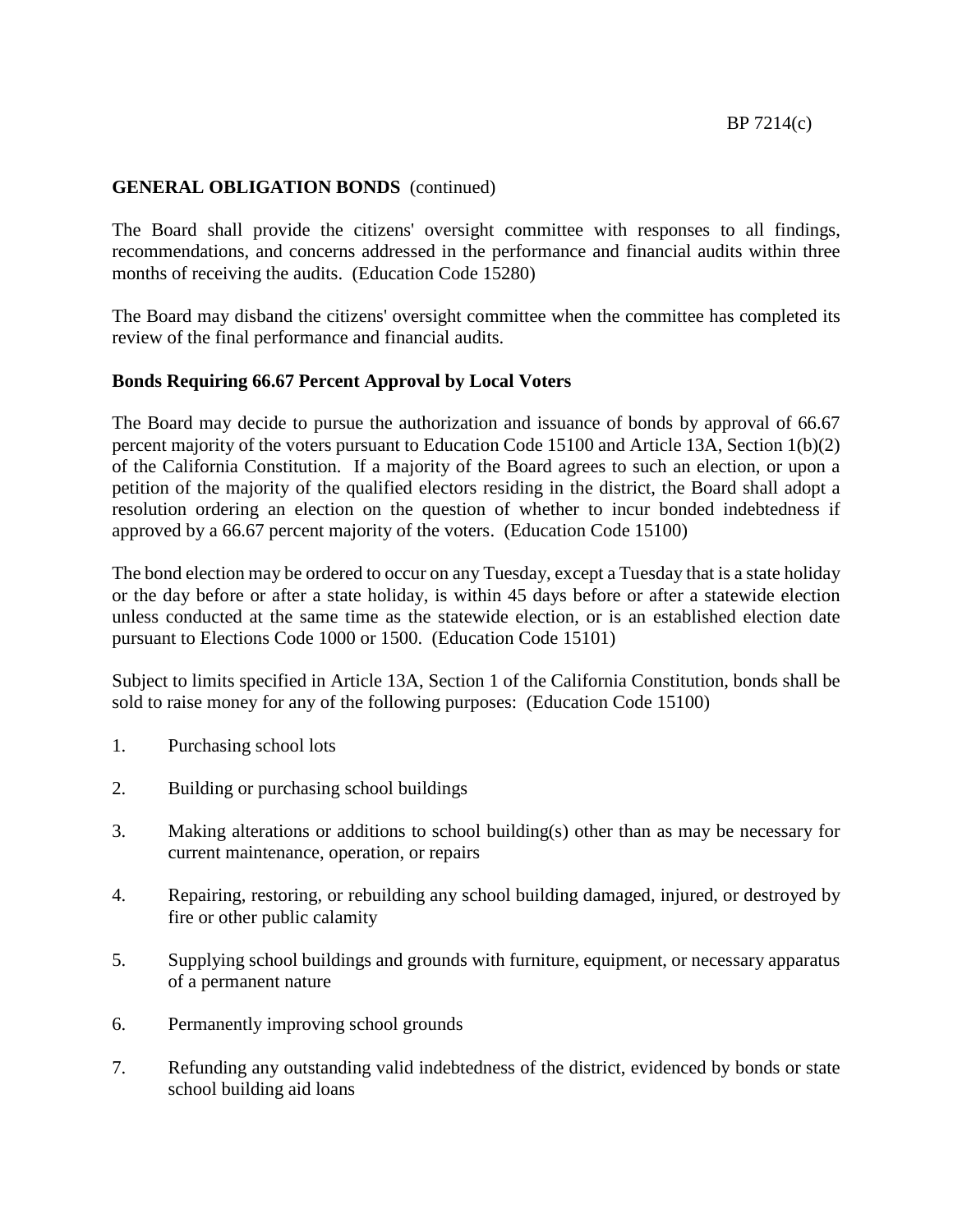- 8. Carrying out sewer or drain projects or purposes authorized in Education Code 17577
- 9. Purchasing school buses with a useful life of at least 20 years
- 10. Demolishing or razing any school building with the intent to replace it with another school building, whether in the same location or in any other location

Except for refunding any outstanding indebtedness, any of the purposes listed above may be united and voted upon as a single proposition by an order of the Board entered into the minutes. (Education Code 15100)

The Board may appoint a citizens' oversight committee to review and report to the Board and the public as to whether the expenditure of bond revenues complies with the intended purposes of the bond.

## **Certificate of Results**

If the certificate of election results received by the Board shows that the appropriate majority of the voters is in favor of issuing the bonds, the Board shall record that fact in its minutes. The Board shall then certify to the County Board of Supervisors all proceedings it had in connection with the election results. (Education Code 15124, 15274)

## **Resolutions Regarding Sale of Bonds**

Following passage of the bond measure by the appropriate majority of voters, the Board shall pass a resolution directing the issuance and sale of bonds. In accordance with law, the resolution shall prescribe the total amount of bonds to be sold and may also prescribe the maximum acceptable interest rate, not to exceed eight percent, and the time(s) when the whole or any part of the principal of the bonds shall be payable. (Education Code 15140; Government Code 53508.6)

In passing the resolution, the Board shall consider each available funding instrument, including, but not limited to, the costs associated with each and their relative suitability for the project to be financed.

Prior to the sale of bonds, the Board shall place an agenda item at a public meeting and adopt as part of the bond issuance resolution, or in a separate resolution, disclosures of the available funding instruments, the costs and sustainability of each, and all of the following information: (Education Code 15146; Government Code 53508.9)

- 1. Express approval of the method of sale (i.e., competitive, negotiated, or hybrid)
- 2. Statement of the reasons for the method of sale selected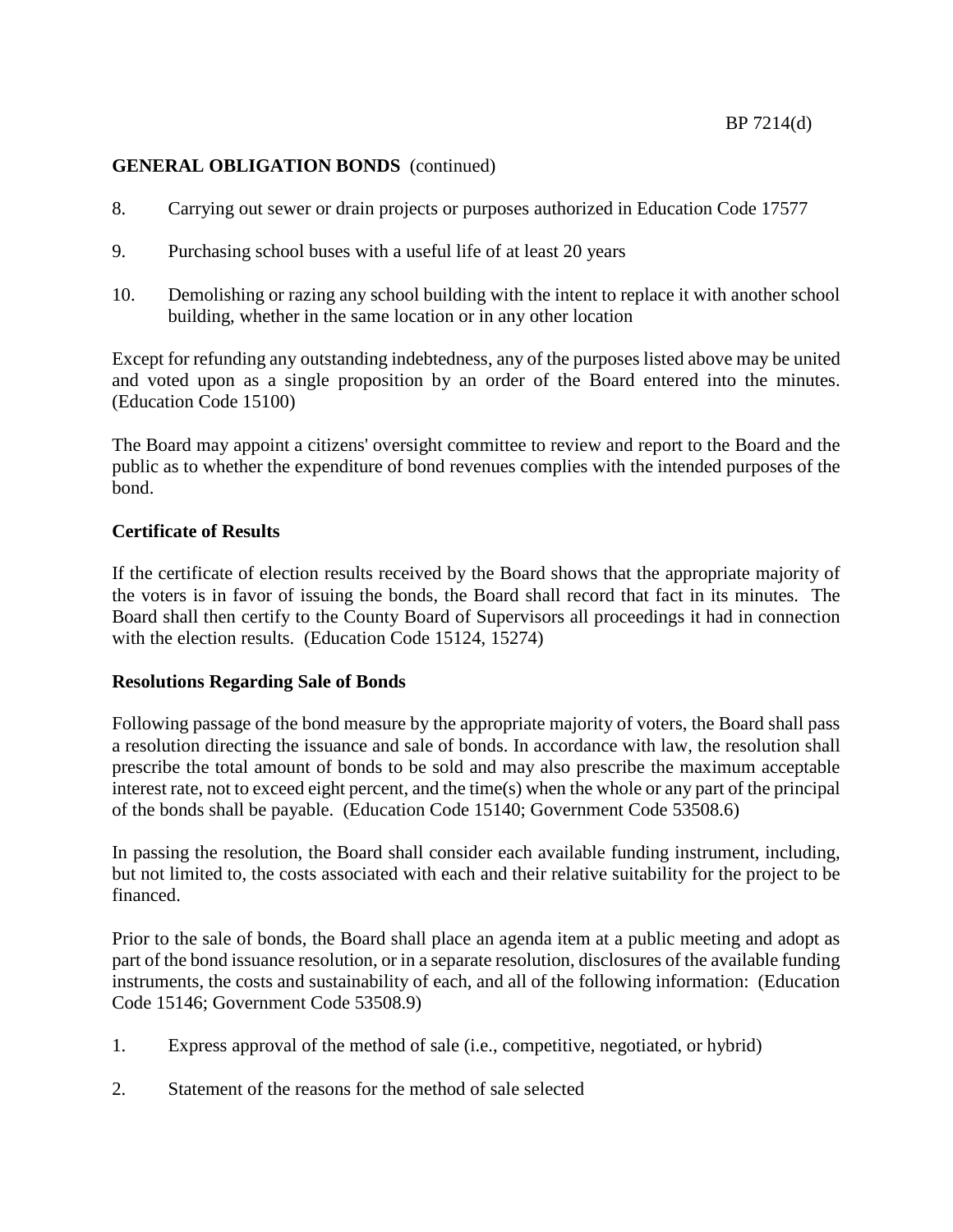- 3. Disclosure of the identity of the bond counsel, and the identities of the bond underwriter and the financial adviser if either or both are utilized for the sale, unless these individuals have not been selected at the time the resolution is adopted, in which case the Board shall disclose their identities at the public meeting occurring after they have been selected
- 4. Estimates of the costs associated with the bond issuance, including, but not limited to, bond counsel and financial advisor fees, printing costs, rating agency fees, underwriting fees, and other miscellaneous costs and expenses of issuing the bonds

When the sale involves bonds that allow for the compounding of interest, such as a capital appreciation bond (CAB), the resolution to be adopted by the Board shall include items #1-4 above as well as the financing term and time of maturity, repayment ratio, and the estimated change in the assessed value of taxable property within the district over the term of the bonds. The resolution shall be publicly noticed on at least two consecutive meeting agendas, first as an information item and second as an action item. The agendas shall identify that bonds that allow for the compounding of interest are proposed. (Education Code 15146)

Prior to adopting a resolution for the sale of bonds that allow for the compounding of interest, the Board shall be presented with the following: (Education Code 15146)

- 1. An analysis containing the total overall cost of the bonds that allow for the compounding of interest
- 2. A comparison to the overall cost of current interest bonds
- 3. The reason bonds that allow for the compounding of interest are being recommended
- 4. A copy of the disclosure made by the underwriter in compliance with Rule G-17 adopted by the federal Municipal Securities Rulemaking Board

At least 30 days prior to the sale of any debt issue, the Superintendent/Principal or designee shall submit a report of the proposed issuance to the California Debt and Investment Advisory Commission (CDIAC). (Government Code 8855)

After the sale, the Board shall be presented with the actual issuance cost information and shall disclose that information at the Board's next scheduled meeting. The Board shall ensure that an itemized summary of the costs of the bond sale and all necessary information and reports regarding the sale are submitted to the CDIAC. (Education Code 15146; Government Code 53509.5)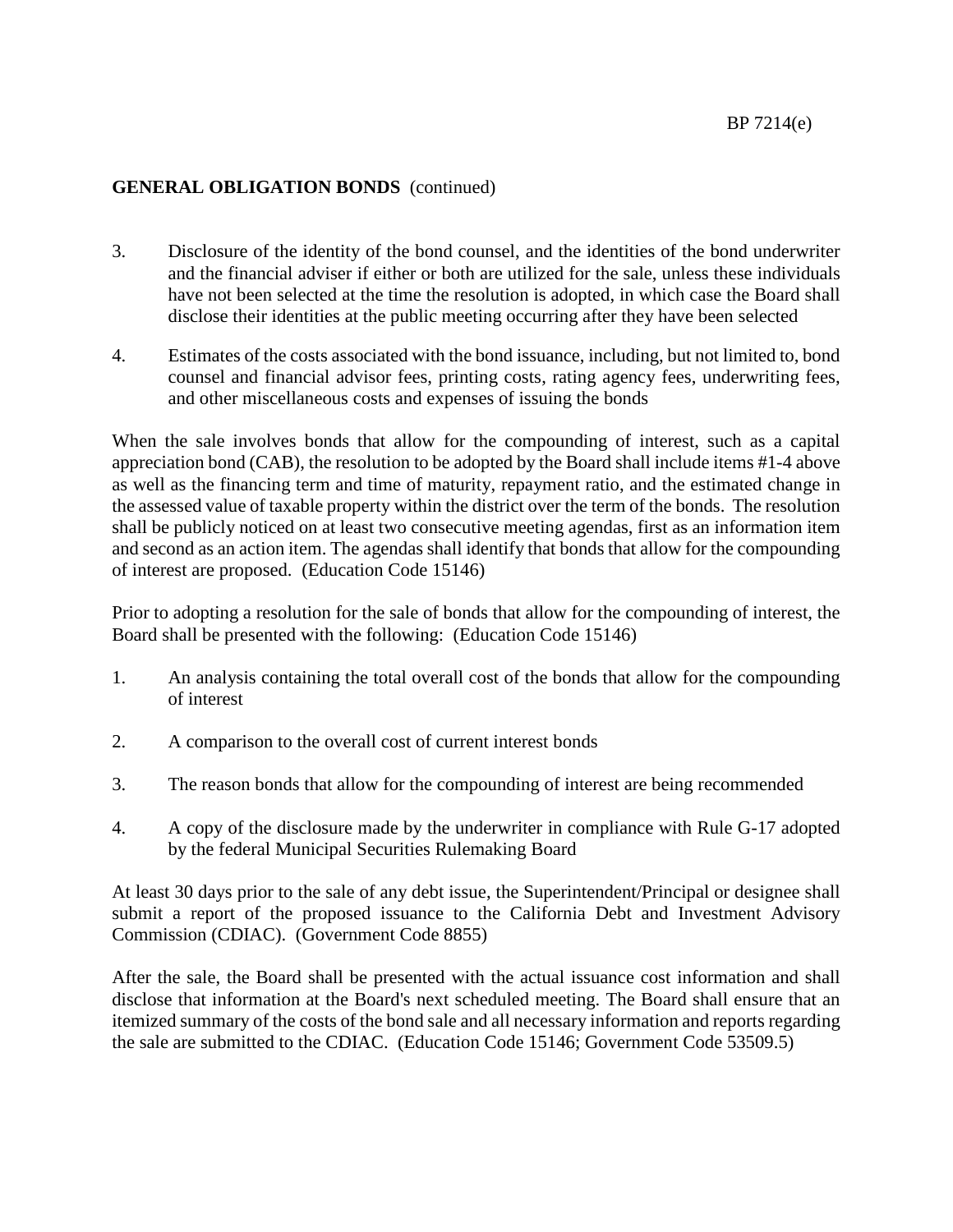## **Bond Anticipation Notes**

Whenever the Board determines that it is in the best interest of the district, it may, by resolution, issue a bond anticipation note, on a negotiated or competitive-bid basis, to raise funds that shall be used only for a purpose authorized by a bond that has been approved by the voters of the district in accordance with law. (Education Code 15150)

Payment of principal and interest on any bond anticipation note shall be made at note maturity, not to exceed five years, from the proceeds derived from the sale of the bond in anticipation of which that note was originally issued or from any other source lawfully available for that purpose, including state grants. Interest payments may also be made from such sources. However, interest payments may be made periodically and prior to note maturity from an increased property tax if the following conditions are met: (Education Code 15150)

- 1. A resolution of the Board authorizes the property tax for that purpose.
- 2. The principal amount of the bond anticipation note does not exceed the remaining principal amount of the authorized but unissued bonds.

A bond anticipation note may be issued only if the tax rate levied to pay interest on the note would not cause the district to exceed the tax rate limitation set forth in Education Code 15268 or 15270, as applicable.

### **Deposit of Bond Proceeds**

With regard to general obligation bonds, the district shall invest new money bond proceeds in the county treasury pool as required by law. (Education Code 15146)

*Legal Reference: (see next page)*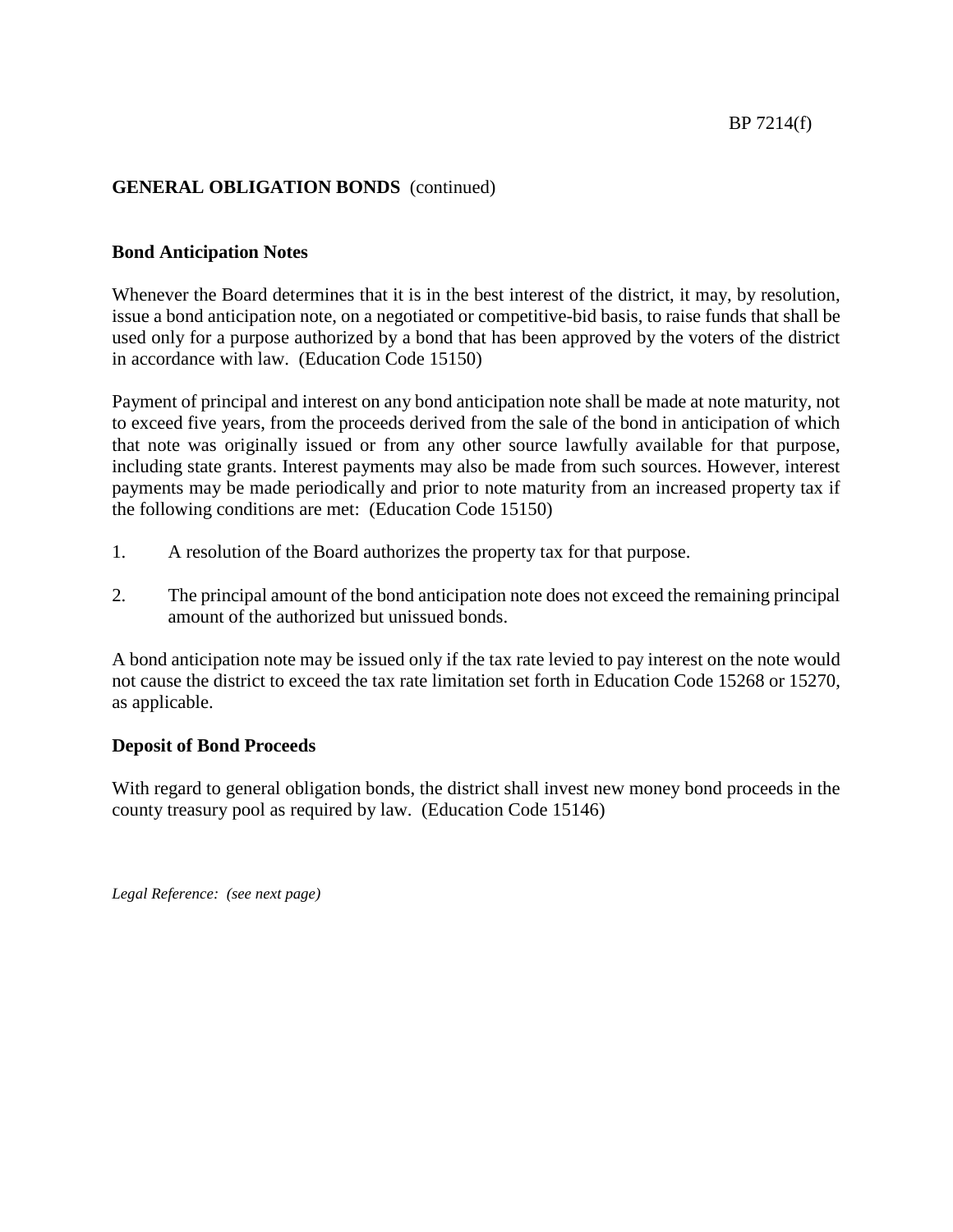*Legal Reference:*

*EDUCATION CODE 7054 Use of district property, campaign purposes 15100-15254 Bonds for school districts and community college districts 15264-15288 Strict Accountability in Local School Construction Bonds Act of 2000 17577 Sewers and drains 47614 Charter school facilities ELECTIONS CODE 324 General election 328 Local election 341 Primary election 348 Regular election 356 Special election 357 Statewide election 1302 Local election 15372 Elections official certificate 1090-1099 Prohibitions applicable to specified officers 1125-1129 Incompatible activities 8855 California Debt and Investment Advisory Commission 53506-53509.5 General obligation bonds 53580-53595.5 Bonds 54952 Definition of legislative body, Brown Act CALIFORNIA CONSTITUTION Article 13A, Section 1 Tax limitation Article 16, Section 18 Debt limit CODE OF FEDERAL REGULATIONS, TITLE 17 240.10b-5 Prohibition against fraud or deceit 240.15c2-12 Municipal securities disclosure COURT DECISIONS San Lorenzo Valley Community Advocates for Responsible Education v. San Lorenzo Valley Unified School District (2006) 139 Cal.App.4th 1356 ATTORNEY GENERAL OPINIONS 99 Ops.Cal.Atty.Gen. 18 (2016) 88 Ops.Cal.Atty.Gen. 46 (2005) 87 Ops.Cal.Atty.Gen. 157 (2004)*

*Management Resources:*

*CSBA PUBLICATIONS California's Challenge: Adequately Funding Education in the 21st Century, December 2015 Bond Sales - Questions and Considerations for Districts, Governance Brief, December 2012 Legal Guidelines: Use of Public Resources for Ballot Measures and Candidates, Fact Sheet, February 2011 GOVERNMENT FINANCE OFFICERS ASSOCIATION PUBLICATIONS An Elected Official's Guide to Debt Issuance, 2nd Ed., 2016 Understanding Your Continuing Disclosure Responsibilities, Best Practice, September 2015 Investment of Bond Proceeds, Best Practice, September 2014 Selecting and Managing Municipal Advisors, Best Practice, February 2014 Debt Management Policy, Best Practice, October 2012 Analyzing and Issuing Refunding Bonds, Best Practice, February 2011*

*Management Resources continued: (see next page)*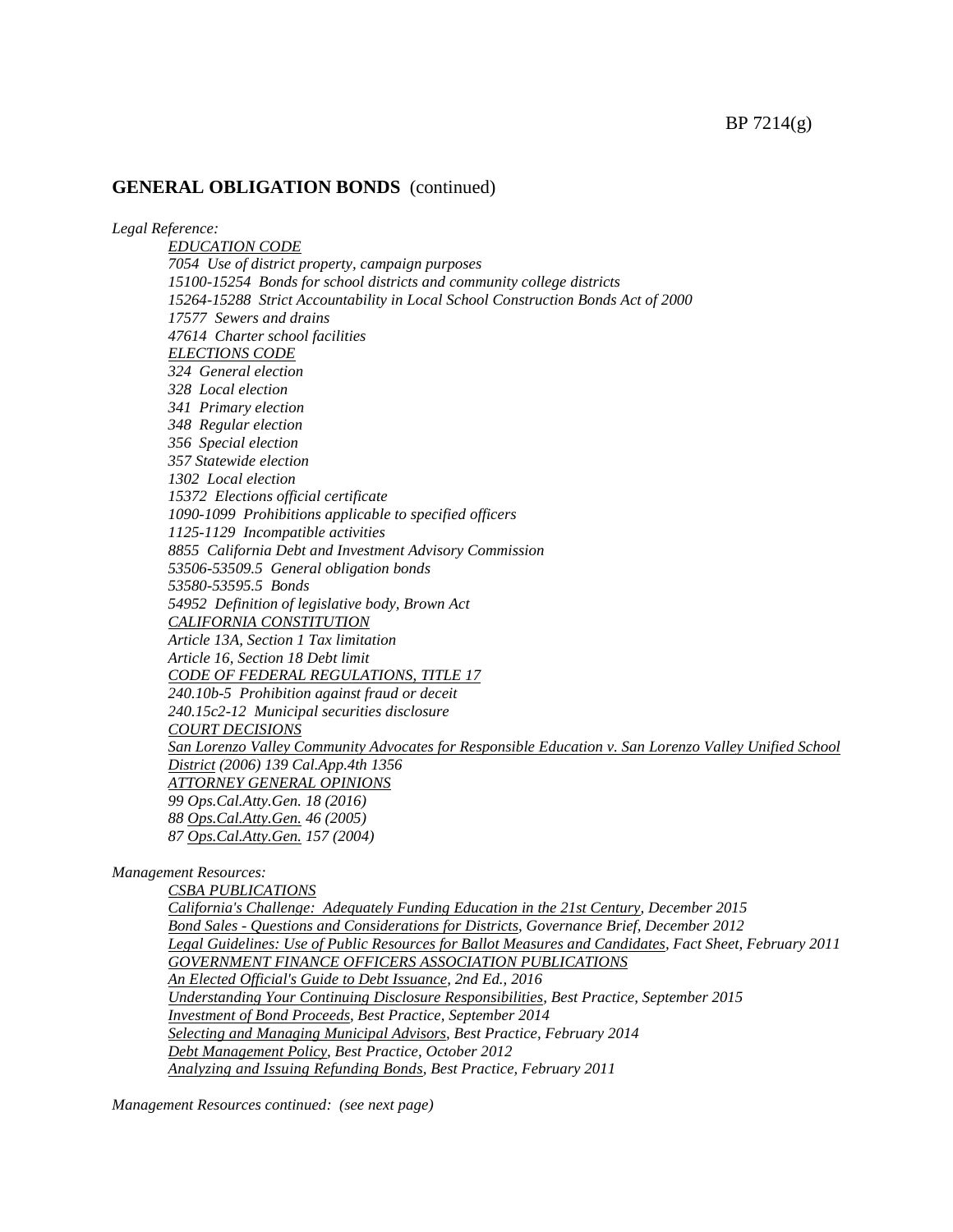*Management Resources: (continued) WEB SITES CSBA: http://www.csba.org California Debt and Investment Advisory Commission: http://www.treasurer.ca.gov/cdiac California Department of Education: http://www.cde.ca.gov California Office of Public School Construction: http://www.opsc.dgs.ca.gov Government Finance Officers Association: [http://www.gfoa.org](http://www.gfoa.org/) Municipal Security Rulemaking Board, Electronic Municipal Market Access (EMMA): http:/[/www.emma.msrb.org](http://www.emma.msrb.org/)*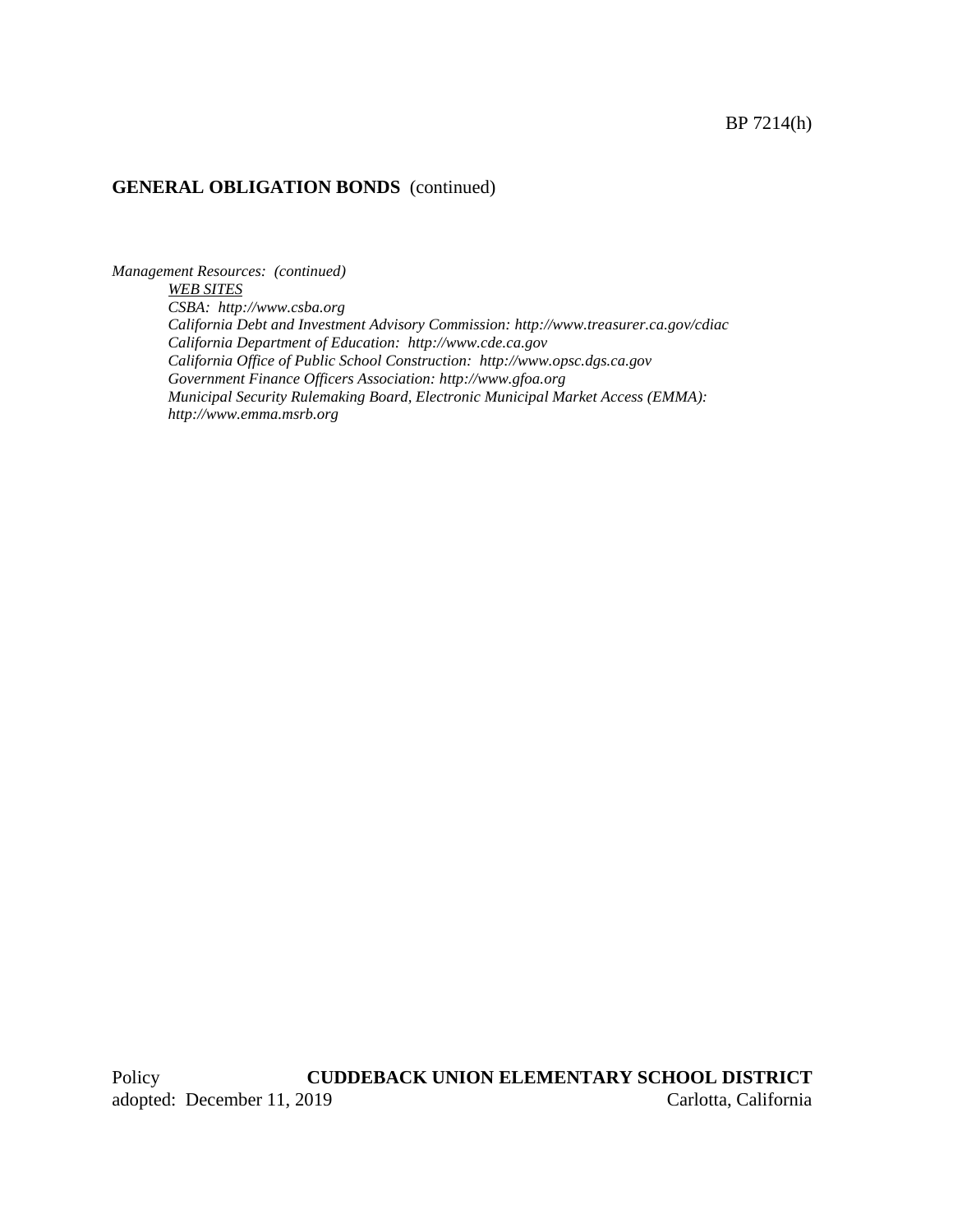# **GENERAL OBLIGATION BONDS**

# **Election Notice**

Whenever the Board of Trustees orders an election on the question of whether general obligation bonds shall be issued to pay for school facilities, the Superintendent/Principal or designee shall ensure that election notice and ballot requirements comply with Education Code 15120-15126 and 15272, as applicable.

## **Citizens' Oversight Committee**

If a bond is approved under the 55 percent majority threshold pursuant to Proposition 39 (Article 13A, Section 1(b)(3) and Article 16, Section 18(b) of the California Constitution), then the district's citizens' oversight committee shall consist of at least seven members, including, but not limited to: (Education Code 15282)

- 1. One member active in a business organization representing the business community located within the district
- 2. One member active in a senior citizens organization
- 3. One member active in a bona fide taxpayers' organization
- 4. One member who is a parent/guardian of a district student
- 5. One member who is a parent/guardian of a district student and is active in a parent-teacher organization, such as the Parent Teacher Association or school site council

*(cf. 0420 - School Plans/Site Councils) (cf. 1220 - Citizen Advisory Committees) (cf. 1230 - School-Connected Organizations)*

Members of the citizens' oversight committee shall be subject to the conflict of interest prohibitions regarding incompatibility of office pursuant to Government Code 1125-1129 and financial interest in contracts pursuant to Government Code 1090-1099. (Education Code 15282)

### *(cf. 9270 - Conflict of Interest)*

No employee, Board member, vendor, contractor, or consultant of the district shall be appointed to the citizens' oversight committee. (Education Code 15282)

Members of the citizens' oversight committee may serve for no more than three consecutive terms of two years each. They shall serve without compensation. (Education Code 15282)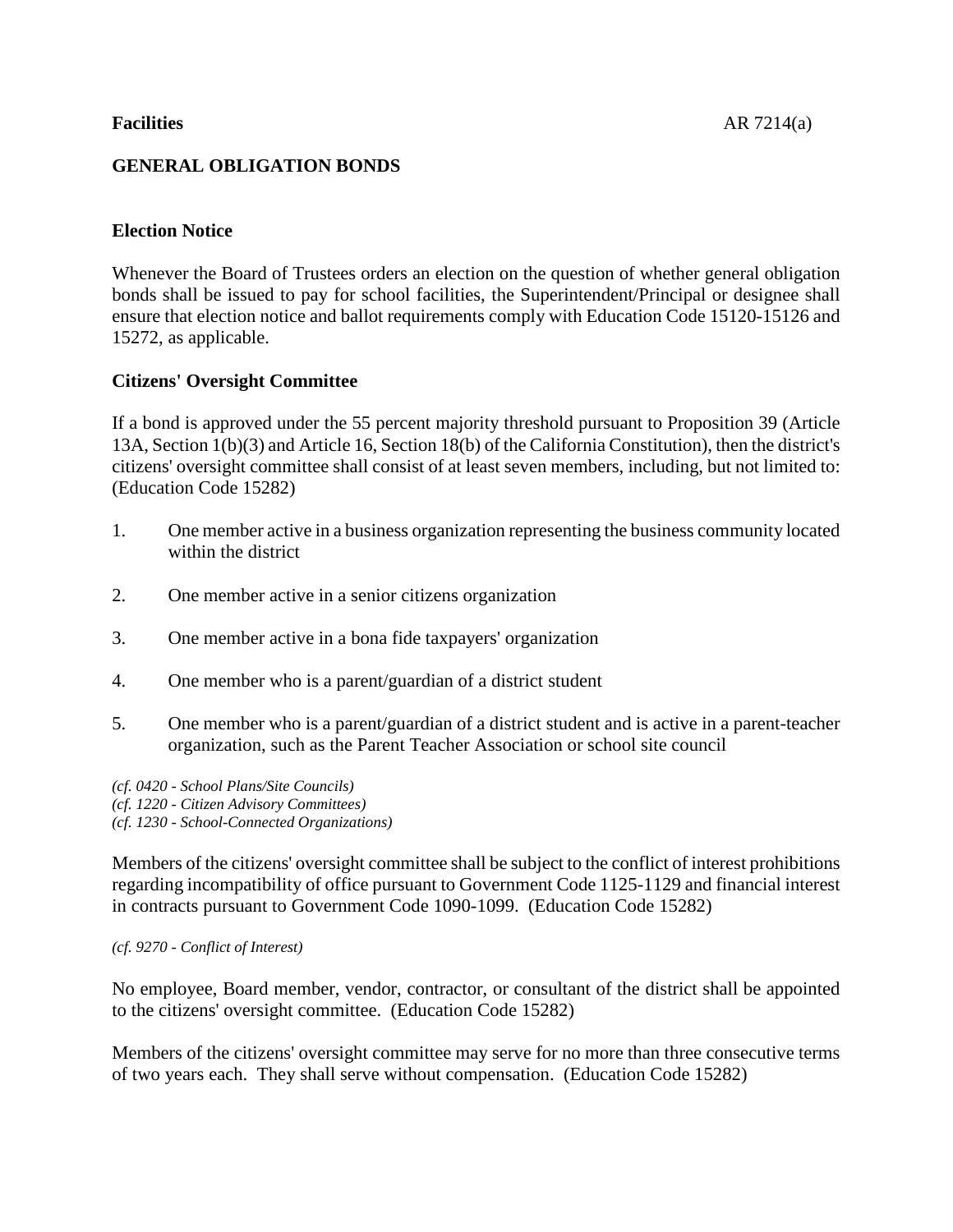The purpose of the citizens' oversight committee shall be to inform the public concerning the expenditure of bond revenues. The committee shall actively review and report on the proper expenditure of taxpayers' money for school construction and shall convene to provide oversight for, but not limited to, the following: (Education Code 15278)

- 1. Ensuring that bond revenues are expended only for the purposes described in Article 13A, Section 1(b)(3) of the California Constitution including the construction, reconstruction, rehabilitation, or replacement of school facilities, including the furnishing and equipping of school facilities, or the acquisition or lease of real property for school facilities
- 2. Ensuring that, as prohibited by Article 13A, Section 1(b)(3)(A) of the California Constitution, no funds are used for any teacher and administrative salaries or other school operating expenses

In furtherance of its purpose, the committee may engage in any of the following activities: (Education Code 15278)

- 1. Receiving and reviewing copies of the annual, independent performance and financial audits required by Article 13A, Section 1(b)(3)(C) and (D) of the California Constitution
- *(cf. 3460 - Financial Reports and Accountability)*
- 2. Inspecting school facilities and grounds to ensure that bond revenues are expended in compliance with the requirements of Article 13(A), Section  $1(b)(3)$  of the California **Constitution**
- 3. Receiving and reviewing copies of any deferred maintenance proposals or plans developed by the district
- 4. Reviewing efforts by the district to maximize bond revenues by implementing cost-saving measures, including, but not limited to, the following:
	- a. Mechanisms designed to reduce the costs of professional fees
	- b. Mechanisms designed to reduce the costs of site preparation
	- c. Recommendations regarding the joint use of core facilities

*(cf. 1330.1 - Joint Use Agreements)*